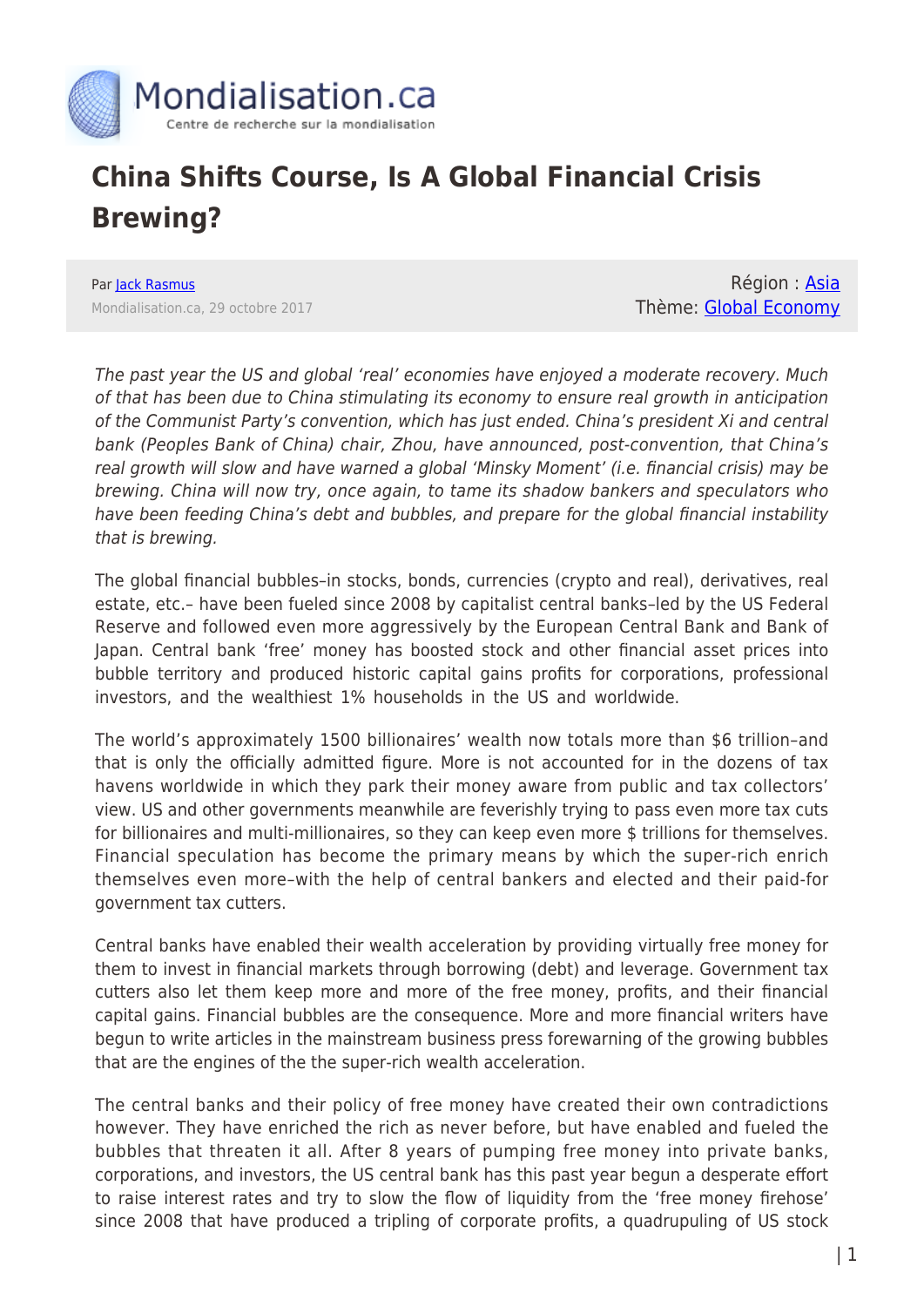prices, bitcoin and crypto currency bubbles, and \$6 trillion of corporate bond debt issuance, passed on to shareholders in dividend and stock buyback payouts. But the massive money and capital income growth has produced financial asset bubbles that are now growing alarmingly as well. So the Fed over the past year has tried to raise interest rates a little to slow down the bubbles. It will be too little, however, as I have argued elsewhere the central bank cannot raise rates much higher without precipitating a financial credit crunch that will generate the next recession. So the Fed talks tough on rates but does very little. The central banks of Europe and Japan do even less. Global banks and investors are addicted to the free money from the central banks and that policy will change little apart from token adjustments and talk.

The Fed's (and all central banks') dilemma is that raising rates and selling off its balance sheet (that will also raise rates) will cause the dollar to rise in global markets, cause in turn currency collapse in emerging markets that will sharply reduce US multinational corporations' profits offshore. The Fed will not jeopardize US multinational corporations' offshore profits therefore by raising rates too much. Higher rates will also shut down the US construction sector, already weak (new residential housing is declining), and reduce US consumption spending that is also barely growing, based on debt and savings reductions instead of real wage growth. So the Fed is engaged in a charade of raising rates. And whomever Trump reappoints to the Fed chair after Janet Yellen won't matter. The same free money policies will continue. The system is addicted to free money and low rates for years to come–and that will continue feeding financial bubbles.

The Fed, like all central banks today, has become an institution whose main task is to continue subsidizing capital and capital incomes. As the Fed raises rates tokenly, other State institutions (Congress, Presidency) are also embarking on massive tax cuts for corporations and investors to offset the moderate hikes in interest rates coming from the Fed. More than \$10 trillion in corporate-investor tax cuts occurred under Bush-Obama. More is coming under Trump.

In the 21st century, advanced capitalist economies are increasingly being subsidized by their states–monetarily by their central banks with free money and fiscally by their governments with more and more tax cuts. Both left (central banks) and right (legislatures) the State is increasingly engaged in reducing capital costs and thus subsidizing capital incomes. This is the primary emphasis of 'neoliberal' policy in the 21st century global and US capitalist economy.

The weaker capitalist sectors–Europe and Japan–are engaged in even more aggressive central bank free money provisioning. Europe's central bank has just announced a 'sleight of hand', fake change in monetary policy: reducing its monthly free money injection (which has been benefiting mostly going to Germany and France bankers and corporations), while extending the period over which it will continue its program. It will provide less per month but for longer. Just moving the money around, as they say. Not really reducing anything.

The Bank of Japan has been even more generous to its bankers, investors and businesses. The Bank of Japan has refused to engage in a free money/higher rates charade (US) or language manipulation to fake a reduction in the free money flow (Europe). Japan's central bank has announced it will continue buying and subsidizing corporate bonds, private stocks, and other financial assets, at an historic pace, thus contributing to propping up financial markets with no end in sight. Not suprisingly, Japan stock and financial markets are also on a tear, rising to levels not seen in 20 years. Similarly, financial asset markets have begun to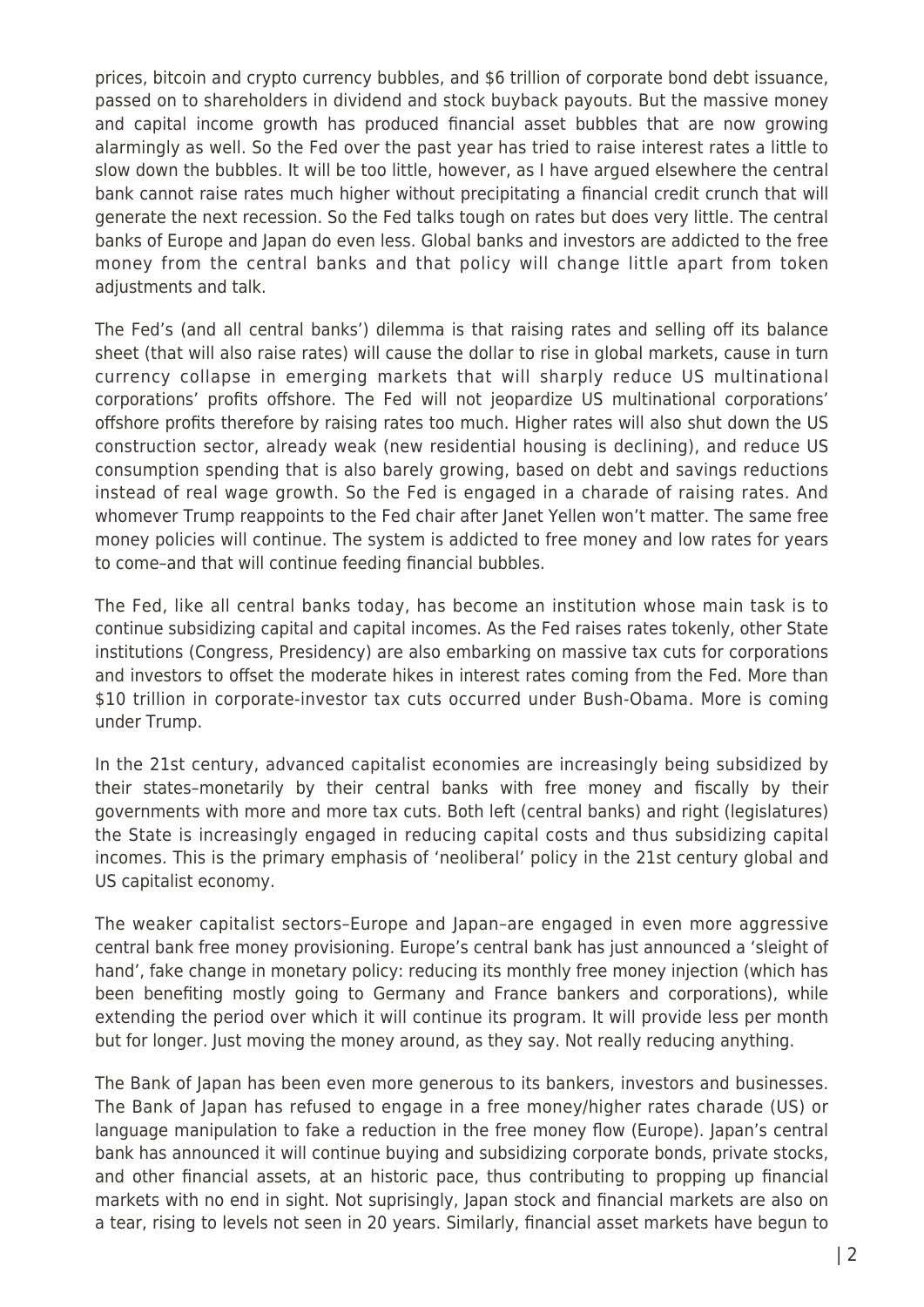escalate as well in Europe.

As I have indicated in my just released book, 'Central Bankers at the End of Their Rope'(see book icon on this blog, jackrasmus.com, and the several book reviews), capitalist central banks are the original primary culprits of the free money policies adopted by all advanced capitalist economies–a policy that has been fueling debt and leverage, and stoking financial asset markets now entering bubble territory once again–i.e. creating the 'Minsky Moment' of financial instability about which China's PBOC central bank chair, Zhou, has just forewarned.

Two big decisions will occur in the US in the first week of November: Trump will announce his new nominee for the chair of the US Federal Reserve Bank and the right wing-dominated US House of Representatives will define the Trump corporate-investor tax cuts further.

Whomever leads the Fed, there will be no real change in policy set in motion decades ago by Greenspan, continued by his protege, Ben Bernanke, and extended by Janet Yellen. Free money will continue to flow from the Fed (and even freer by the central banks of Europe and Japan). Whether Powell, Taylor, Cohn or whomever are appointed, the policy of free money will continue. Rates will not be allowed to rise much. The private bankers and investors want it that way. And their 'bought and paid for' politicians will ensure it continues. Meanwhile, the Trump tax cuts will additionally subsidize corporations and investors at an even greater rate with Trump's multi-trillion tax cuts. The Trump tax cuts (which follow more than \$10 trillion under Obama and Bush) will enable US Corporations to continue paying record dividends and stock buybacks to enrich their shareholders. The \$6 trillion in dividends and stock buybacks since 2010 will be exceeded by even trillions more. Income inequality trends in the US will therefore continue to accelerate unabated.

It is true the global economy has 'enjoyed' a brief and mild growth spurt in 2017, as noted previously. That growth has been driven by China's stimulus and by business inventory investing in anticipations of Trump tax and other deregulation (also cost reduction) policy driven changes. But the growth of the summer of 2017 will soon slow significantly. Now China will purposely slow, as policy shifts to rein in its own financial bubbles and in part prepare for a global 'Minsky Moment' crisis that is coming.

Meanwhile, the Trump bump in US economic growth will also fade in 2018, driven up until now largely by inventory investing by business that won't be realized in sales and revenue in 2018. Working-middle class household consumption has been based on debt and savings reduction instead of real wage income recovery this past year. That is not a basis for longer term growth. US autos and housing are already fading. Simultaneously, escalating costs of healthcare insurance premiums will cut deeply into consumer spending in 2018. And government spending will also slow, as Congress cuts social programs in order to offset deficits created by the massive tax cuts for corporations and investors.

In Europe, political instability forces will keep a lid on economic recovery there (a 'hard' Brexit, Catalonia independence uncertainty, new breakaway regions in Italy soon also voting for independence, the rise of right wing governments in eastern europe, etc.). In Japan, business interests will continue to ignore prime minister Abe pleas to raise wages, as they have for years, while Japan gives the green light to become the global financial center for crypto-currency speculative investing.

Consequently, odds are rising there will be a recession in the US, and globally, by late 2018 or early 2019. That will likely be accompanied soon, before or after, by a new 'Minsky